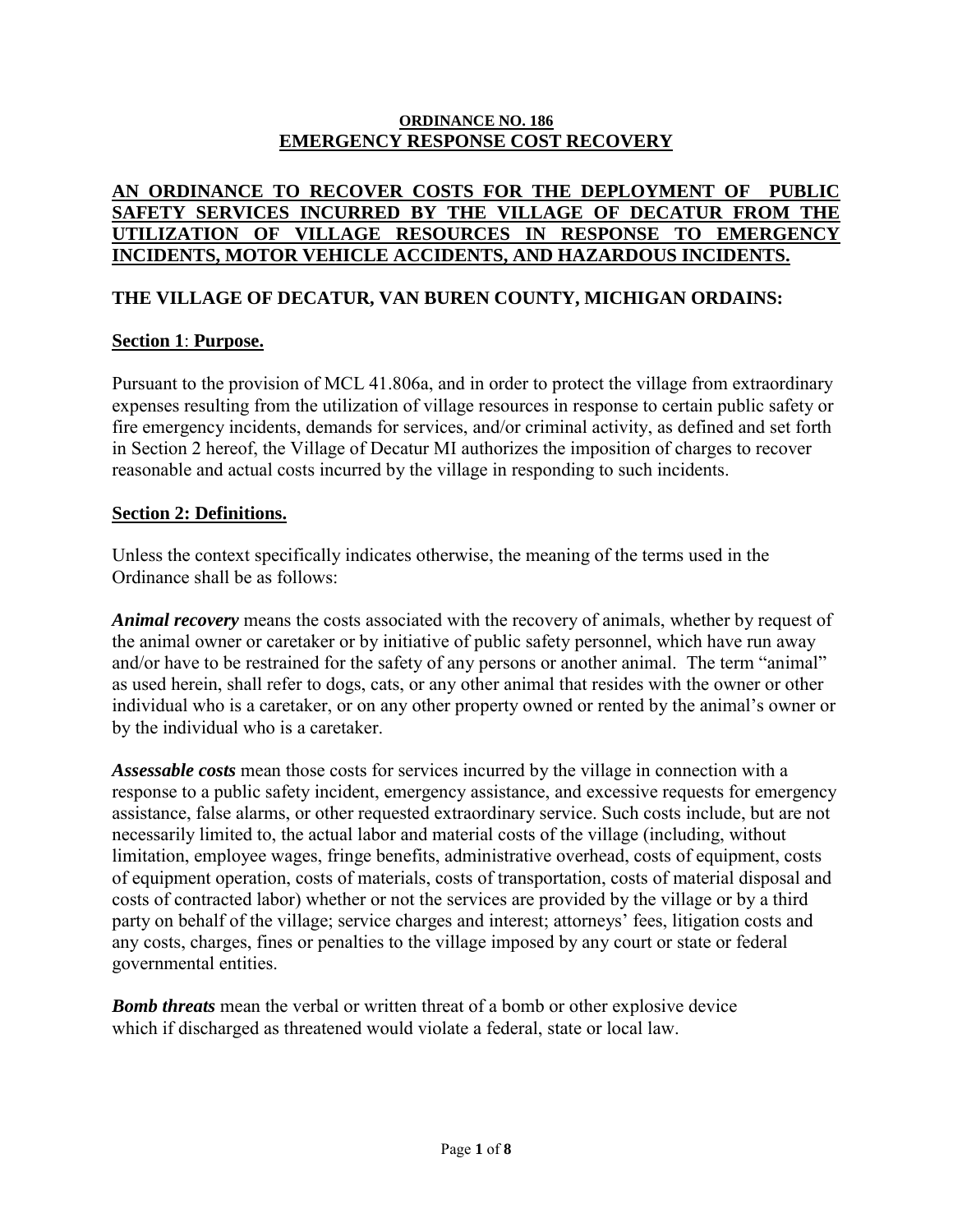*Charge against person* means the costs of an emergency response charged against the person liable for the costs under this Ordinance. The charge constitutes a debt of that person and is collectible by the village for incurring those costs in the same manner as in the case of an obligation under a contract, expressed or implied.

*Cost recovery schedule.* The village council shall from time to time adopt resolutions that set forth a schedule of the costs incurred in making an emergency response. It shall be presumed that the costs listed in this schedule are the true costs incurred by the village and represent the "costs of an emergency response or requested service." This schedule shall be available to the public from the village clerk, the department of public works, or the police department.

*Department of public works* means the public works department created by the village council.

*Emergency assistance* means any request for emergency medical, public safety, public works, police, fire and civil defense services.

*Excessive requests for emergency assistance* means any request for emergency assistance made to a particular location or premises if such location or premises has requested emergency assistance more than five (5) times in the preceding thirty (30) days.

*False alarm* means any automated or manual device designed to request or summon emergency assistance which device is activated intentionally or otherwise, in the absence of an actual need for emergency assistance. The determination that there was no actual need for emergency assistance shall be made by the most senior person responding to a false alarm. Provided, however, a false alarm shall not be deemed to have occurred if

- (i) caused by an act of God, i.e., a lightning storm,
- (ii) it originates from a motor vehicle alarm system or
- (iii) has not occurred more frequently than three (3) times in a calendar month or four (4) times in a calendar year.

*Hazardous materials* means those elements, substances, wastes or by-products, including, but not limited to items used for the manufacture of methamphetamine, combustible liquid, flammable gas, explosives, flammables, poisons, organic peroxides, oxidizers, pyrophorics, unstable reactive matter, water reactive matter, petroleum products, anti-freeze, polychlorinated biphenyls and asbestos, which are or are potentially harmful to the environment or human or animal life, or which pose an unreasonable or imminent risk to life, health or safety of persons or property, or to the ecological balance of the environment as determined by the fire chief or qualified official of the village in charge at the scene. Including any other material that may be defined as hazardous by the U. S. Department of Transportation or by any other federal laws, or the laws of the State of Michigan.

*Hazardous material incident or emergency* means any occurrence, incident, activity, accident or emergency where a release of hazardous materials occurs or is reasonably imminent and where the administrator of the Pubic Health Code or his/her designee, or the fire chief or his/her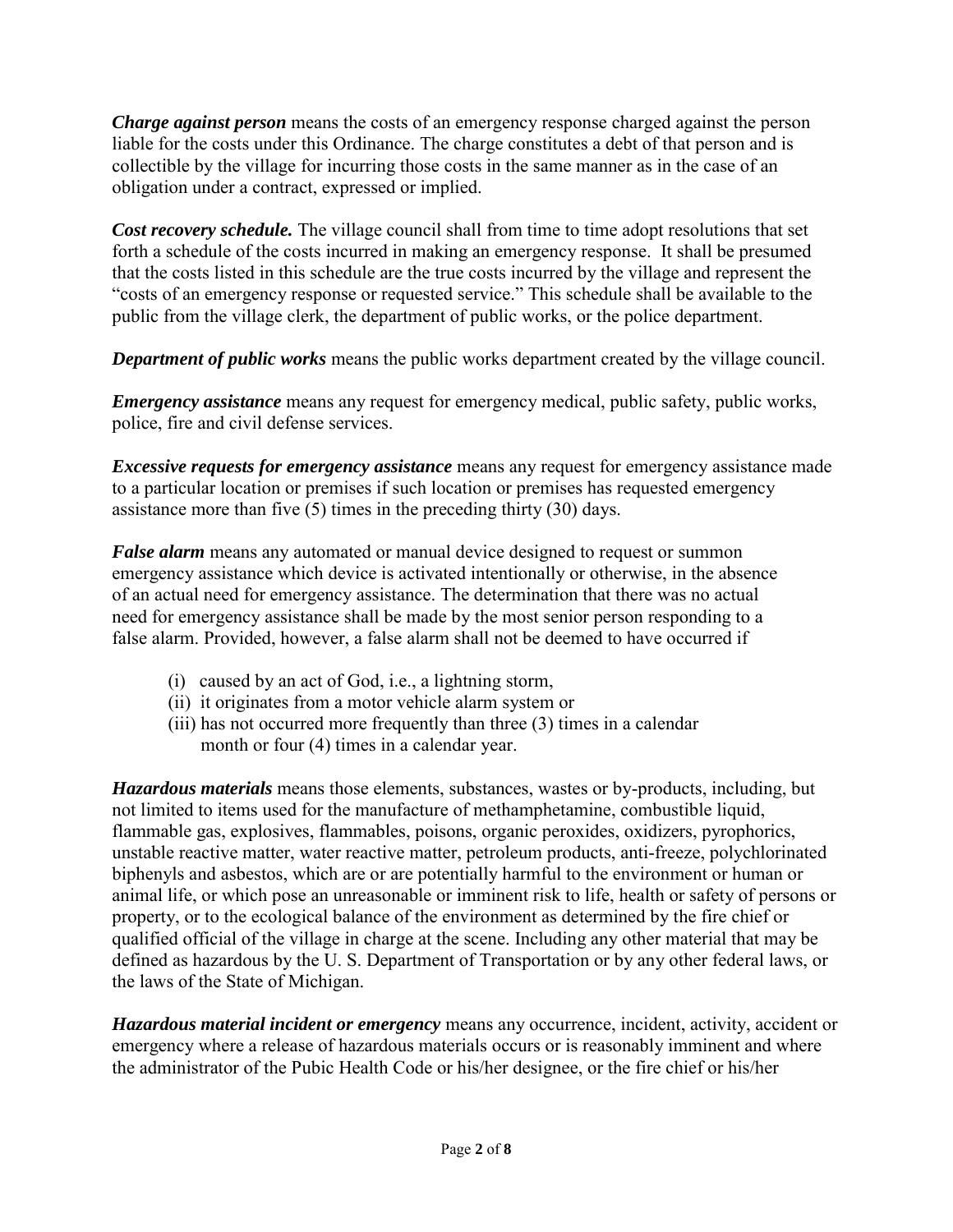designee has so declared such activity, accident or emergency a hazardous material incident or emergency, including the clean-up costs of a methamphetamine site.

*Illegal fire* means a fire set or determined to have been set in violation of a federal, state or local law and shall include an arson fire and a fire set in violation of a "no burning" ban or order. An illegal fire does not include an unintentional fire or fire caused by an act of God, i.e., a lightning storm.

*Motor vehicle* means any self-propelled or towed vehicle designed or used on the public streets, roads and highways to transport passengers or property which is required to be registered for use upon such public streets, roads and highways and for the purposes hereof all trailers or appurtenances attached to any motor vehicle.

*Police Chief* means the chief operational and administrative officer of the police department, or in his/her absence, the senior police officer in charge at the time of response.

*Police Department* means the police department created by the village council.

#### *Public safety or fire emergency incident means*

- (i) excessive requests for emergency assistance,
- (ii) a false alarm,
- (iii) a hazardous material incident or emergency,
- (iv) an illegal fire,
- (v) bomb threats,
- (vi) threats of harm to oneself or others,
- (vii) a structure demolition, or
- (viii) a utility line failure,
- (ix) any other incident requiring extraordinary utilization of village resources.

*Public works director* means the head of the department of public works for the village.

*Release* means any actual or threatened spilling, leaking, pumping, pouring, emitting, emptying, discharging, injecting, leaching, dumping or disposing into the environment including, but not limited to, the air, soil, groundwater and surface water.

*Responsible party* means any individual, firm, corporation, association, partnership, commercial entity, consortium, joint venture, government entity or any other legal entity that is responsible for a public safety or fire emergency incident; or the release of a hazardous material, either actual or threatened; or as the owner, tenant, occupant or party in control of real and personal property to which there is a public safety or fire emergency incident or from which

or onto which hazardous material is released; or the owner, possessor or party in control of the hazardous substance immediately prior to said release, and their heirs and beneficiaries, successors and assigns.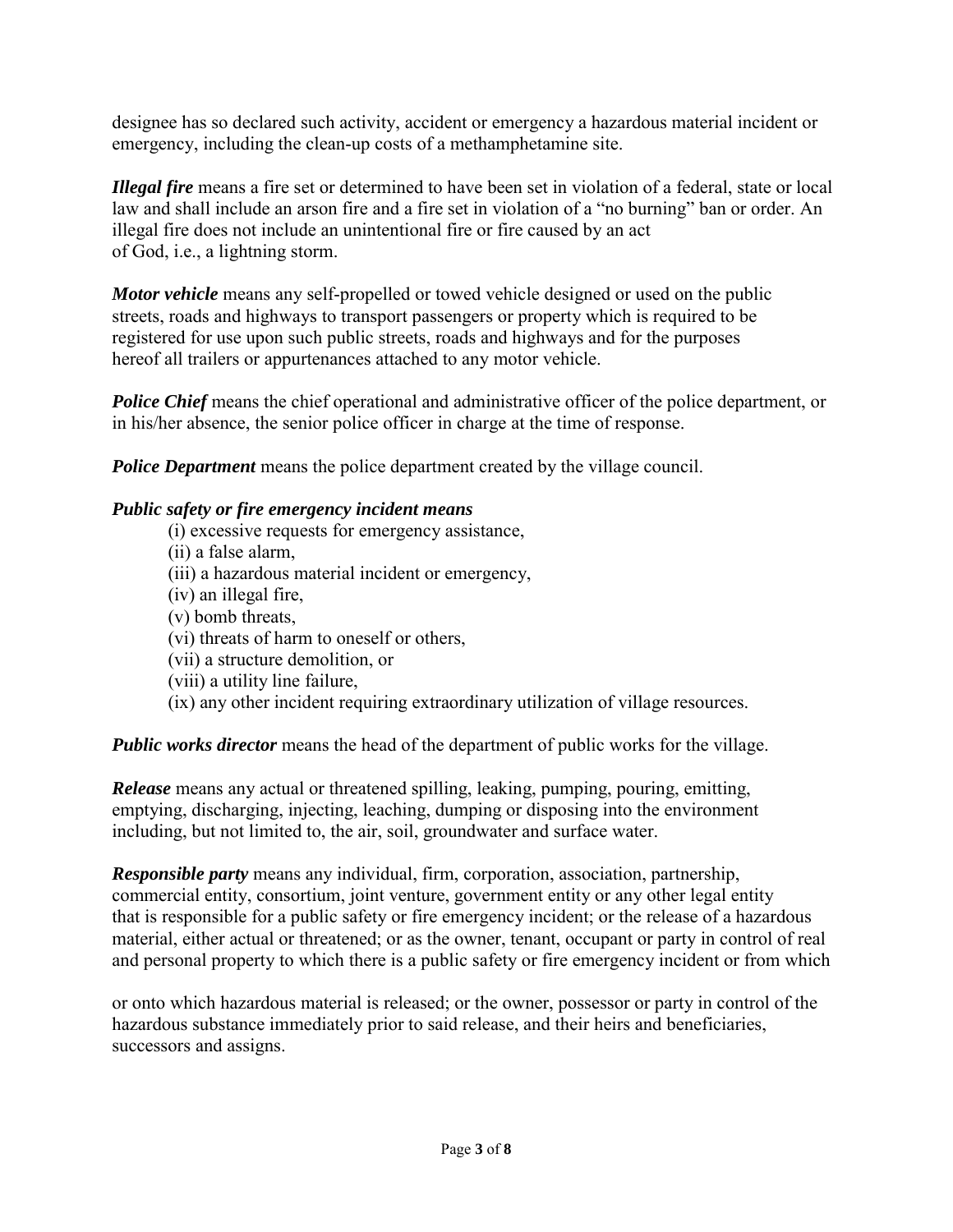*Responsible party, extra services* means any person, business or other entity that requests, requires or is provided extra services or special services.

*Responsible party, under the influence* means any person that is liable for the costs of an emergency response if that person, while under the influence of intoxicating liquor or a controlled substance, or a combination of intoxicating liquor and a controlled substance, proximately causes any incident resulting in an emergency response. A person is under the influence of an intoxicating liquor or a controlled substance, or the combination of an intoxicating liquor and a controlled substance, when his/her physical or mental abilities are impaired to a degree that he/she no longer has the ability to operate a motor vehicle with the caution characteristic of a sober person or ordinary prudence if determined by a police officer after said officer has conducted an investigation consistent with his training. Further, it shall be presumed that a person was operating a motor vehicle while under the influence of an intoxicating liquor if a chemical analysis of his/her blood, urine or breath indicates that the amount of alcohol in his/her blood was in excess of the state's legally established limits of impaired or operating while intoxicated.

*Structure demolition* means the tearing down of a structure damaged by fire, which must in the opinion of the fire chief or his/her designee, or the village's building inspector, be promptly demolished following the fire to protect public safety.

*Threats of harm to oneself or others* mean the verbal or written threat of physical harm to oneself or another individual or another's property, which if carried out would be a violation of federal, state or local law.

*Utility line failure* means the disabling of any transmission or service line, cable, conduit, pipeline, wire or the like used to provide, collect or transport electricity, natural gas, communication or electronic signals (including, but not limited to, telephone, computer, cable television and stereo signals or electronic impulses), water or sanitary or storm sewage if the owner or party responsible for the maintenance of such utility line does not respond within one (1) hour to a request to repair or correct such failure.

*Village resources* means those human individuals responding, supplies, equipment and purchased or engaged resources of the department of public works, police department, Decatur-Hamilton Fire Department and Quick Response Unit needed in response to emergencies and demands for services defined herein.

### **Section 3: Liability for expenses.**

The village may pursue cost recovery fees for emergency response, extra services, or special services requested, provided or otherwise demanded by an individual, business, or other entity concerning property or an incident situated in the Village of Decatur MI rather than the village and its population as a whole. A list of such services is defined in Section 2 of this Ordinance and in the schedule of fees as set forth in the Cost Recovery Schedule as adopted from time to time by Resolution of the Village Council of the Village of Decatur MI.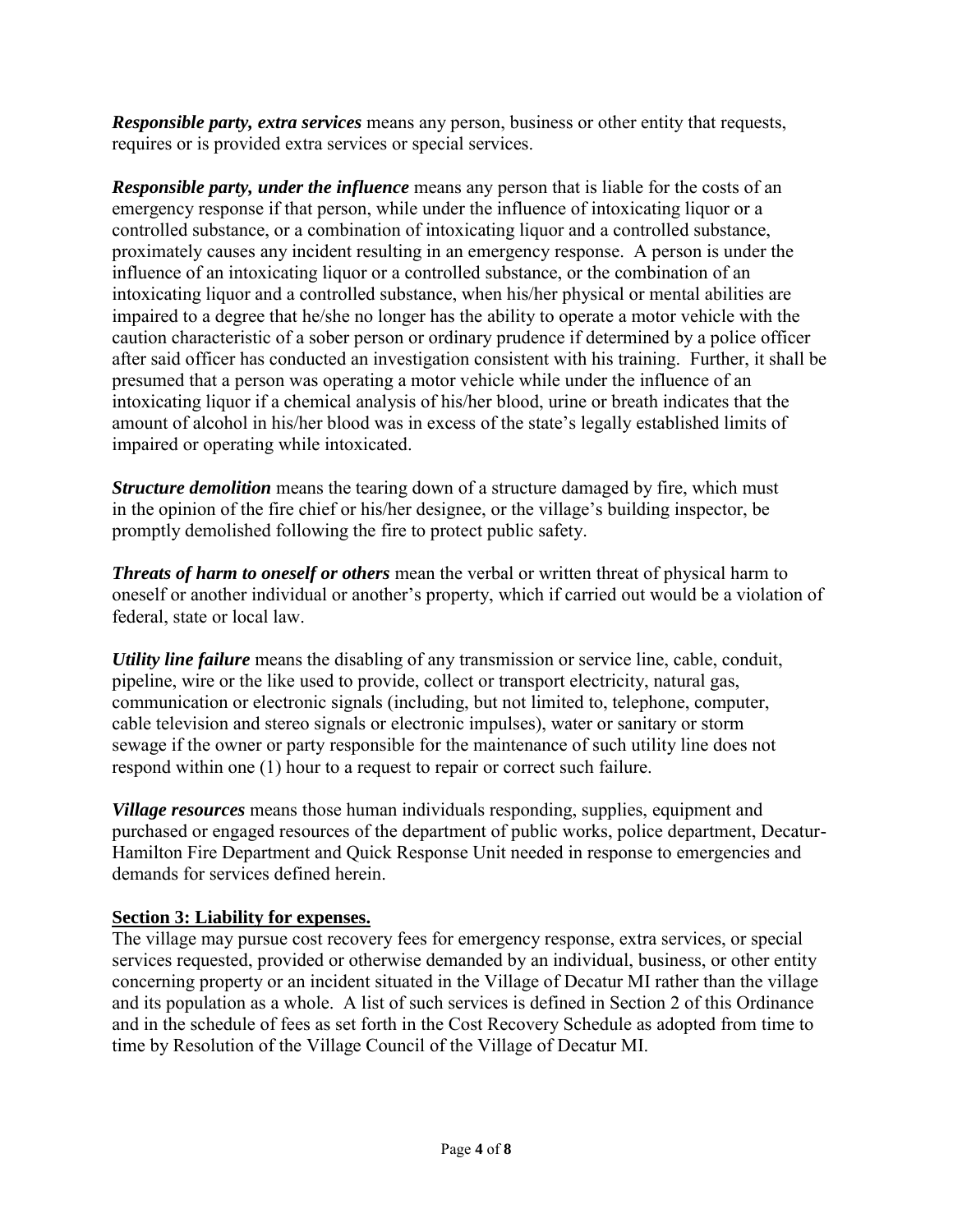#### **Section 4: Charges imposed upon responsible party.**

When the village responds to a call for emergency assistance in connection with a situation as described in the definition of "assessable costs" in Section 2 hereof, actual costs incurred by the village in responding to and mitigating such incident shall be imposed upon the responsible party, including, but not limited to:

- (1) A fee at the prevailing rate for the equipment, materials, supplies, apparatus, and other items required, in the opinion of the officer in command, to respond and be present and/or to stand by at the scene of the emergency response. Such fee shall be for each hour or fraction thereof that the equipment, materials, supplies, apparatus, and other items are used or are required at the site by the officer in command.
- (2) All personnel-related costs incurred by the police department or the department of public works as a result of responding to and mitigating an emergency response or demands for services. Such costs may include, but are not limited to; wages, salaries, fringe benefits, insurance, and other costs which may be a part of the village's allowed usual and customary established rates for full-time and part-time personnel, whether incurred at regular or overtime rates. Such personnel related charges shall commence at the time village personnel are dispatched to the emergency incident and shall continue until all personnel have concluded their related responsibilities.
- (3) Other expenses incurred by the village in responding to and mitigating an emergency incident, including, but not limited to, rental or purchase of machinery, equipment, labor, consultants, legal and engineering fees, and replacement costs related to disposable personal protection equipment, extinguishing agents, supplies, charges for emergency response teams of other governmental agencies, meals, refreshments for personnel working the scene of an emergency incident and all like and similar incidental costs arising from said emergency response and mitigation.
- (4) Any and all charges to the village imposed by any local, state or federal entity, or the Decatur-Hamilton Fire Administrative Board or the Decatur-Hamilton Quick Response Administrative Board, related to the emergency response incident or service provided.
- (5) The cost of repair or replacement of any apparatus, equipment, protective clothing, or materials damaged, destroyed, or consumed as a result of the response and mitigation activities.
- (6) Costs incurred in accounting for all hazardous material incident-related expenditures to include billing and collection costs and to include actual attorney fees incurred and all related costs associated with collection of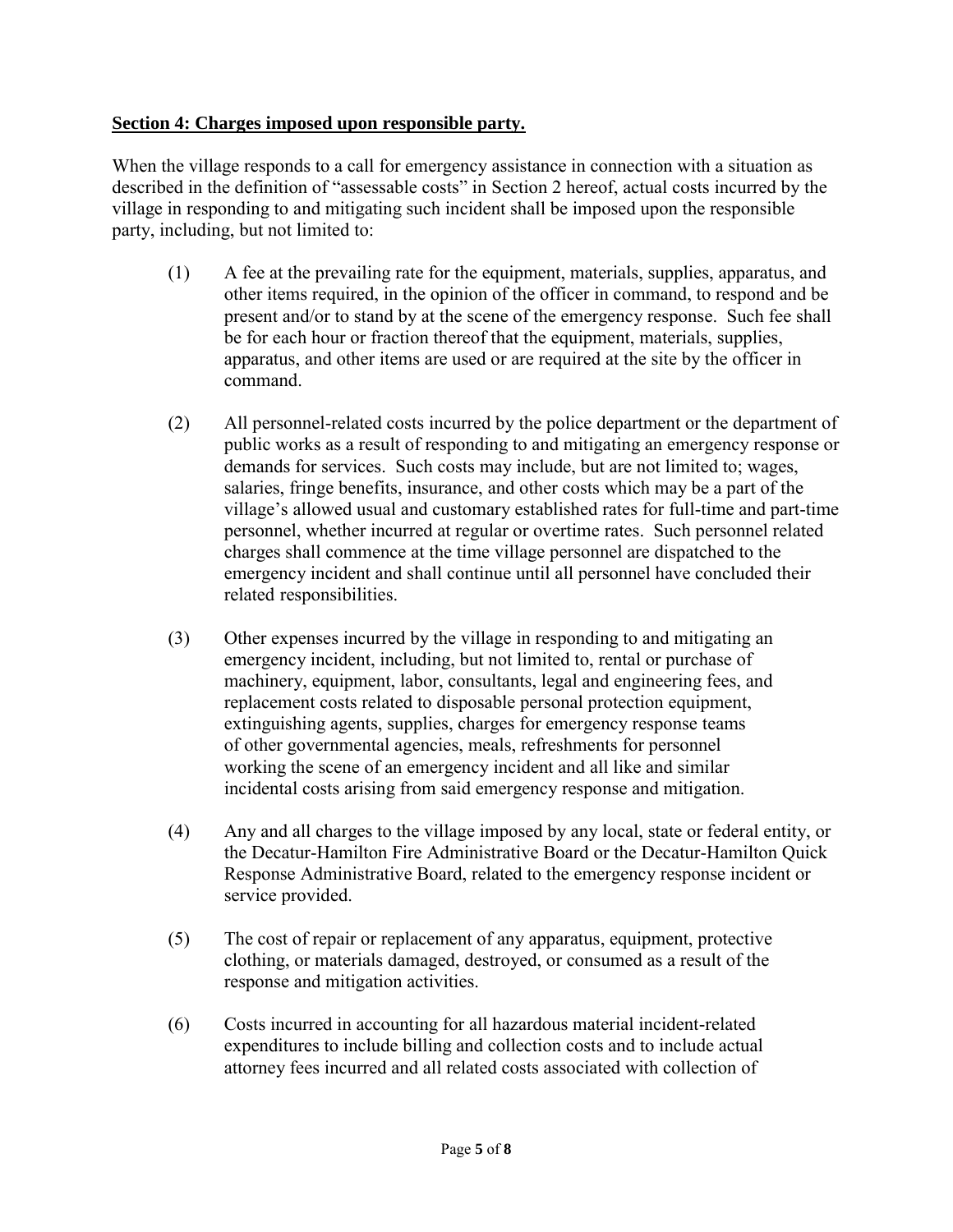said expenditures, including court costs, witness fees, and expert fees incurred in support thereof.

### **Section 5: Cost authorization, determination, and procedure.**

 (a) The costs described in this Ordinance shall be determined in accordance with a Resolution establishing a Schedule of Fees by the village council. Where applicable, the cost shall be the actual expenses to the police department, department of public works and the village. With respect to apparatus/equipment use charges, the village council shall establish a use charge for each separate piece of apparatus or equipment. Said use charges shall from time to time be established by further resolution of the village council. In the event of an emergency response, the most current prevailing apparatus/equipment schedule fee charge shall be applied.

 (b) The village manager or his/her designee shall determine the total assessable costs and shall in consultation with other village personnel and entities involved in responding to a public safety or fire emergency incident determine whether to assess any, all, or part of such costs against any of the responsible parties. In making such determination, the following shall be considered:

- (1) the total assessable costs;
- (2) the risk the public safety or fire emergency incident imposed on the village, its residents and their property;
- (3) whether there was any injury or damage to person or property;
- (4) whether the public safety or fire emergency incident required evacuation;
- (5) the extent the public safety or fire emergency incident required an unusual or extraordinary use of village personnel and equipment, and
- (6) whether there was any damage to the environment.

 (c) After consideration of the factors in (b) immediately above, the village manager may allocate assessable costs among and between responsible parties, including allocating all or some of such costs jointly and severally against more than one responsible party regardless of whether a responsible party has other legal liability therefore or is legally at fault.

 (d) If the village manager determines not to assess all or a part of assessable costs against a responsible party, such determination shall not in any way limit or extinguish the liability of the responsible party to other parties.

(e) Any assessable cost shall be subject to approval by the village council.

# **Section 6: Billing and collection of assessable costs.**

Following conclusion of an emergency response incident meeting the requirements of this Ordinance, the police chief or the department of public works director, or his/her designee shall submit a detailed listing of all known expenses to the village manager or his/her designee. The village manager or village clerk shall prepare an invoice to the responsible party or entity for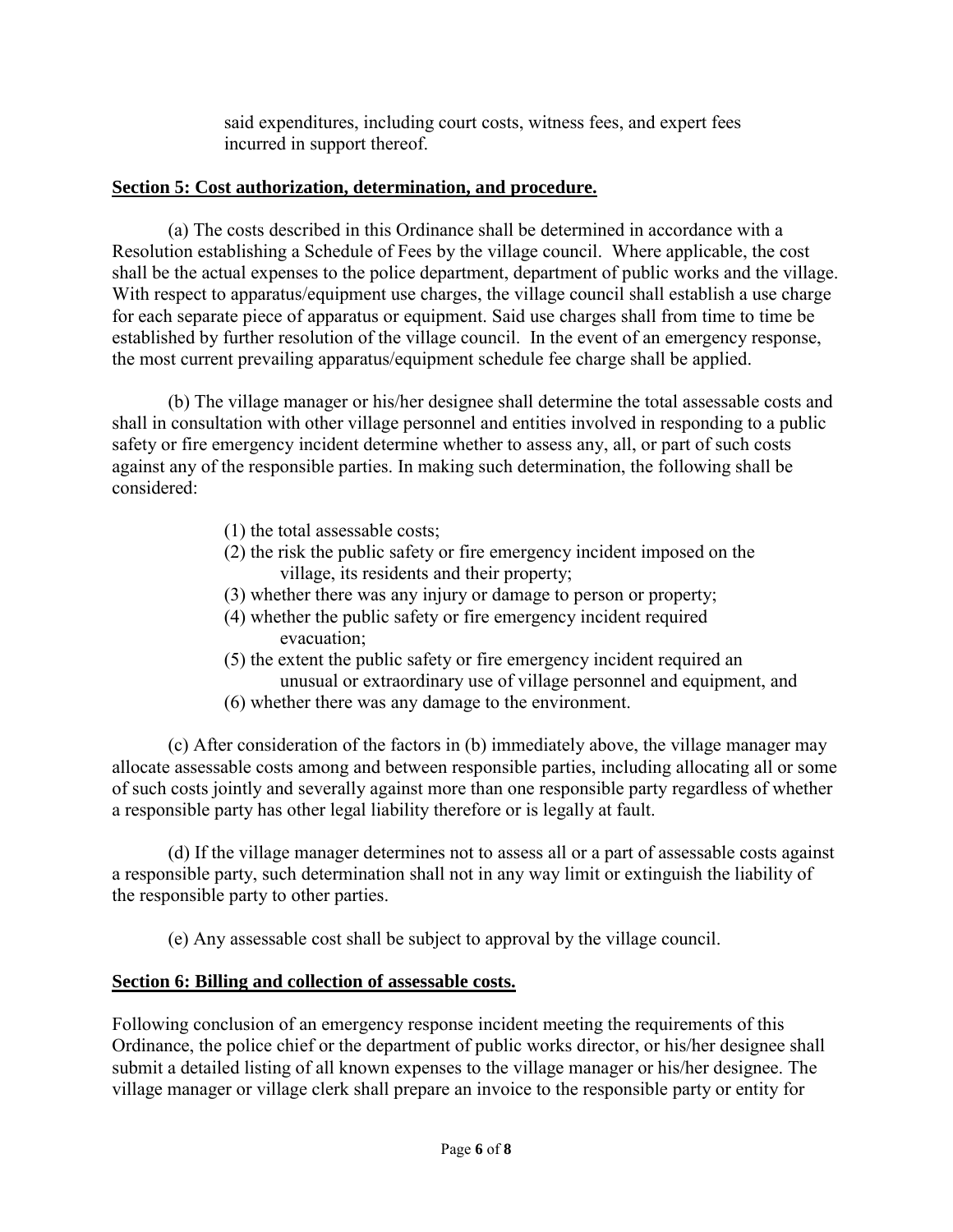payment, and shall mail the itemized invoice to the responsible party at his/her or its last known address. Such invoice shall be due and payable within thirty (30) days of the date of mailing. If a responsible party shall appeal assessable costs pursuant to Section 7 hereafter, such costs if upheld, in whole or in part, shall be due and payable thirty (30) days from the date of determination of the appeal.

## **Section 7: Procedure for appealing assessable costs**.

Any responsible party who receives an invoice for assessable costs shall have an opportunity to meet with the village manager or his/her designee to request a modification of assessable costs. The responsible party shall request in writing such meeting within ten (10) calendar days of the date of the invoice for the assessable costs. If after meeting with the village manager or his/her designee the responsible party is still not satisfied, he/she may request an opportunity to appear before the village council to further request a modification of assessable costs. A responsible party who desires to appear before the village council must first meet with the village manager or his/her designee as provided above and shall file a written request to appear before the village council with the village clerk within seven (7) calendar days of the date of the meeting with the village manager. Upon receipt of such request, the village clerk will place the responsible party on the agenda of the next regularly scheduled village council meeting, and shall immediately notify the responsible party to appear at such meeting. Any filed request to appear shall specifically identify and explain all reasons why the responsible party believes the assessed costs should be modified. Any reason, basis or argument for modification of assessable costs not set forth in the request to appear shall be deemed waived by the responsible party. Failure to timely file a written request to appear, or failure to appear before the village council on the appealed date, shall constitute a waiver of the responsible party's appealing rights herein provided. After a responsible party has been given an opportunity to appear before the village council, the village council shall promptly determine whether to confirm, modify or void the payment of assessable costs invoiced.

# **Section 8: Default in Payment.**

Any failure by the responsible party for the assessable costs of an emergency response to pay the invoice for same within the time period provided in Section 7 shall be considered a default. In case of default the village may commence a civil lawsuit to recover such costs, plus any additional costs, or expenses for attorney fees and court costs which are allowed by law.

### **Section 9: Assessable costs and expenses**.

Assessable costs and expenses assessed against a responsible party not paid when due, including additional attorney fees and court costs allowed by law, to obtain a judgment against the responsible party shall constitute a lien upon the real property of the responsible party in the village, from which, upon which, or related to which, the public safety or fire emergency incident occurred. Said lien may be enforced by the placement of a Special Assessment on the real property taxes of the responsible party's property. The village treasurer shall certify to the county treasurer the amount of such lien and same shall be entered as a Special Assessment on the next real property tax roll as a charge against the affected real property and the lien thereon